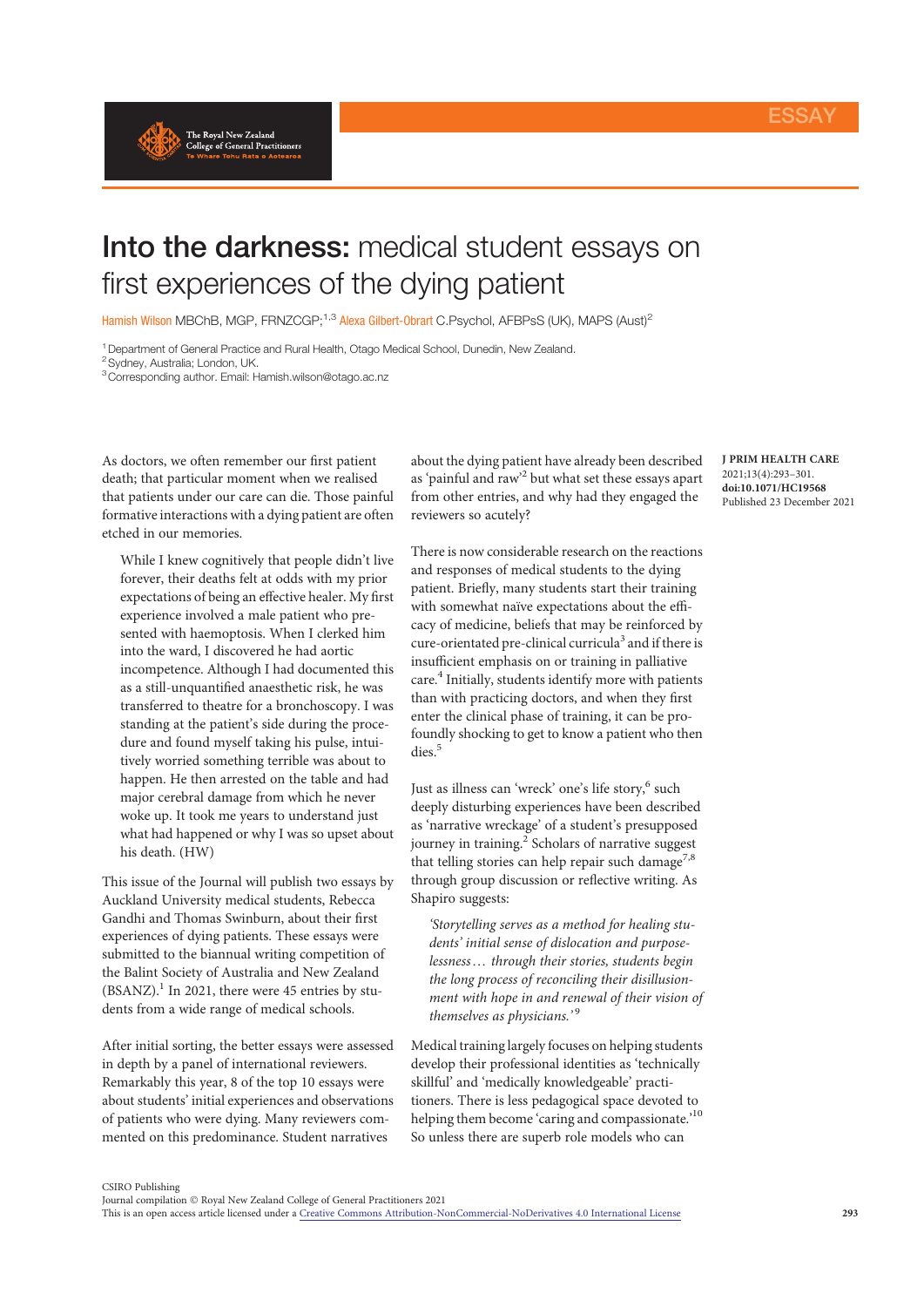demonstrate how to engage with a dying person, $^{11}$ it is challenging for students to learn how 'to be in the room' and to interact with those patients, especially if they or others around them have some degree of death anxiety.<sup>12,13</sup>

The essays that follow are evidence of the initial apprehension and ambivalence of two medical students as they attempt to engage their own humanity in service of their patient.<sup>14</sup> If attending doctors are perceived to be distant or uncaring, $<sup>1</sup>$ </sup> students can also experience 'moral distress'; their observations of clinical practice feel at odds with their own moral sense of what is right or what should be done.<sup>16</sup>

As we read these essays then, perhaps we are reminded of our own dissonance and discomfort when we first struggled with the contradictory tensions of clinical objectivity versus deeper engagement in relation to people who were suffering. Exposure to many thousands of patients over the years may fine-tune those tensions but arguably modern medical education also has a responsibility to nurture more deliberately the capacity of young doctors for empathy and compassion.<sup>17</sup>

Reflective practice in all its varied forms – discussion groups, audio-diaries, parallel charts, Balint groups, reflective writing<sup>18</sup> – can contribute to selfawareness and emotional intelligence, as they focus on the interactions between student and doctor. These activities also focus less on medical details or content than on the process of clinical practice; how events unfolded and how the institutional context influences the outcomes.

Narrative reflective practice helps students to review and use their learning experiences thoughtfully,<sup>19</sup> especially with respect to their own ideas about becoming a doctor. Reflecting on end-of-life care is particularly relevant, as those experiences can remind students of their own mortality and what sort of doctor they want to be. In New Zealand, medical students are encouraged to understand their patients' wellbeing through a tea o Māori lens that includes Te Whare Tapa Wha (physical, social, mental and spiritual domains).<sup>20</sup>

As organisers and the reviewers of the essay competition, we noticed that the better essays had some

common features. All these students engaged well with a particular patient, often when others around them did have not seem to have the courage to do so. Each student had made a real connection with their patient (whakawhanaungatanga), and in their writing, they wrote openly about their anxiety, selfdoubt and pōuri or sadness about what was happening. This emotional openness may reflect a loss of personal boundaries in the dying patient, whose anxiety and suffering may then be received and experienced by the student.<sup>21</sup>

Interestingly, many students described how they used their own initiative and personal agency in service of the patient; spending extra time, listening and attending without a medical agenda, making space to hear the patients' kōrero or stories. All these actions contrasted with their usual feeling of being superfluous in ward settings. From those interactions, they made some useful insights about the nature of training, including significant shifts in their emerging perspectives about what it will be like to be a doctor. Lastly, we as readers were immediately engaged with each of these narratives.

So perhaps then, our resonance with these stories has something to do with recognising the student in all their courage and bravery. We resonate with the enormity of their struggle to engage and connect compassionately with the dying patient within a culture of medicine that defaults to clinical detachment and sees death as failure.<sup>22</sup>

No wonder then, that the top 10 essays were largely about end of life care, which acutely exposes some of the major conflicts for students in their learning to become a doctor. Many students also commented on the personal benefits of writing their essays. Perhaps through crafting their stories, they gained some understanding of just what happened between them and their patient, and how they were currently negotiating their personal and professional identities.

## **References**

- 1. The BSANZ Medical Student Reflective Essay Competition. Balint Society of Australia and New Zealand. [cited 2021 November 23], Available from: https://balintaustralianewzealand.org/writing-prize/.
- 2. Monrouxe L, Sweeney K. Between two worlds: Medical students narrating identity tensions. In: Figley C, Huggard P, Rees C (Eds). First do no self harm: understanding and